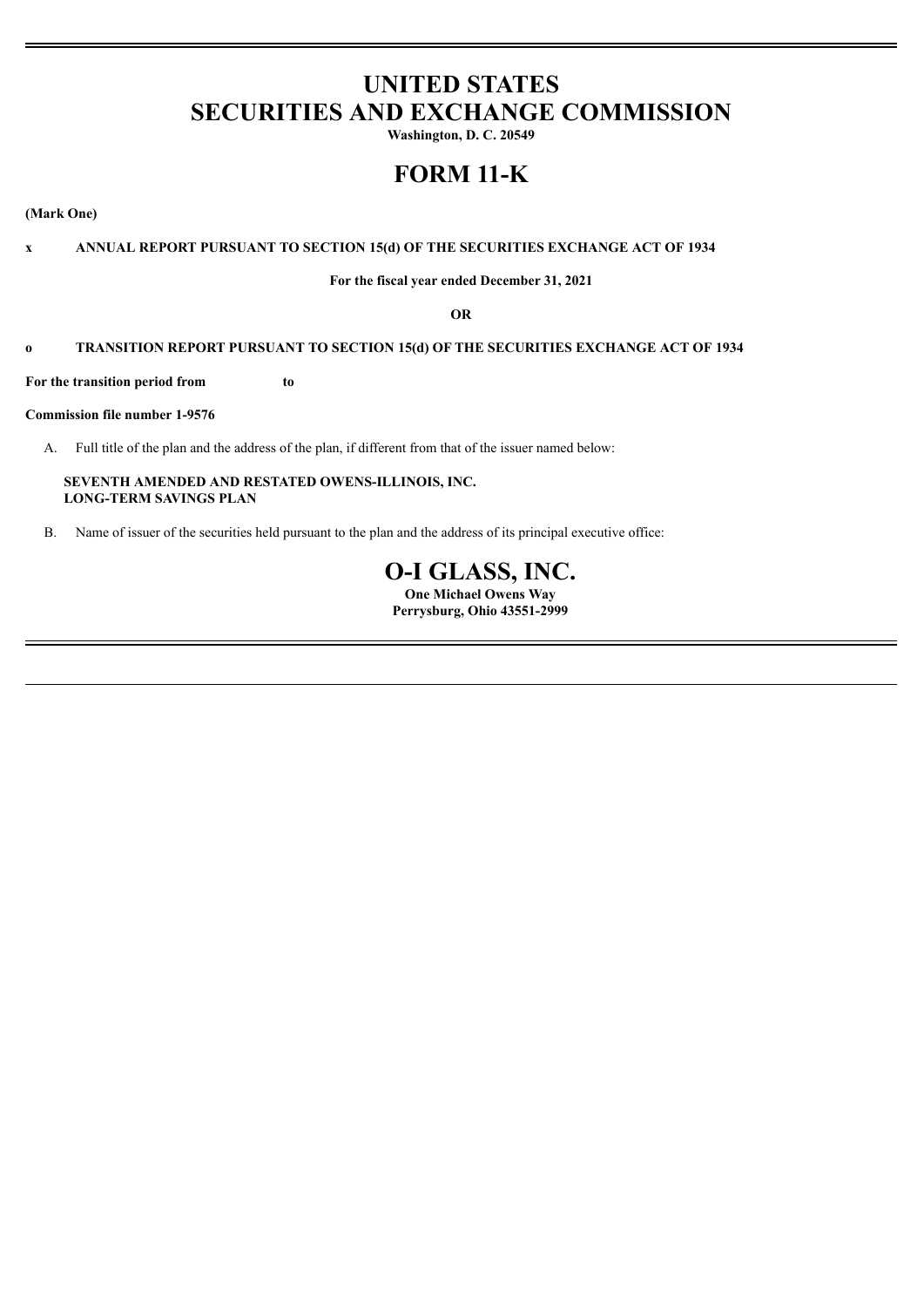#### Financial Statements and Supplemental Schedule

Years ended December 31, 2021 and 2020

# **Contents**

| Report of Independent Registered Public Accounting Firm           | $\overline{2}$ |
|-------------------------------------------------------------------|----------------|
| <b>Financial Statements</b>                                       |                |
| <b>Statements of Net Assets Available for Benefits</b>            | $\overline{3}$ |
| <b>Statements of Changes in Net Assets Available for Benefits</b> | $\overline{4}$ |
| <b>Notes to Financial Statements</b>                              | 5 <sup>5</sup> |
| <b>Supplemental Schedule</b>                                      |                |
| Schedule H, Line 4i-Schedule of Assets (Held at End of Year)      | 13             |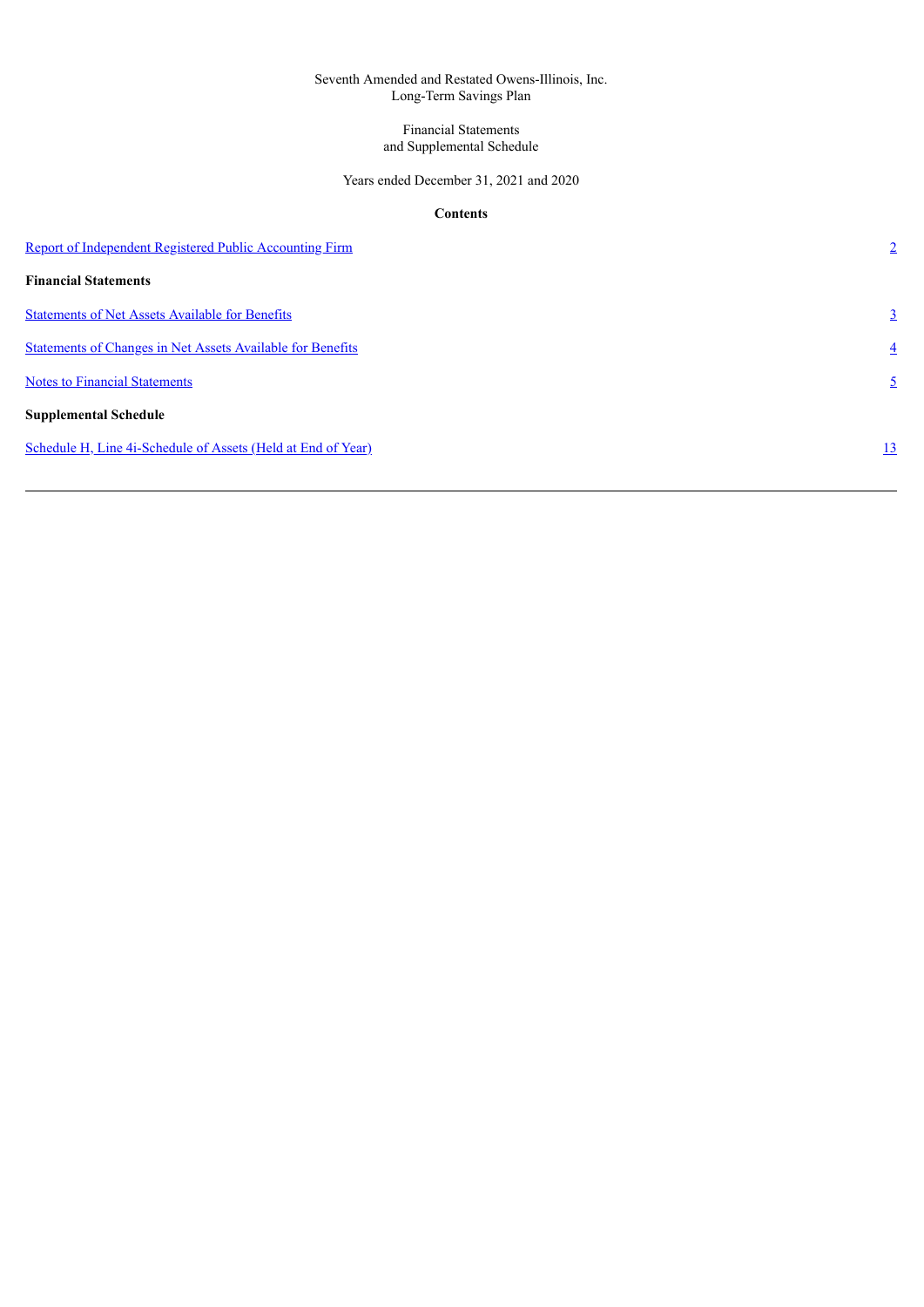#### **Report of Independent Registered Public Accounting Firm**

<span id="page-2-0"></span>To the Plan Participants and the Plan Administrator of the Seventh Amended and Restated Owens-Illinois, Inc. Long-Term Savings Plan

#### **Opinion on the Financial Statements**

We have audited the accompanying statements of net assets available for benefits of the Seventh Amended and Restated Owens-Illinois, Inc. Long-Term Savings Plan (the Plan) as of December 31, 2021 and 2020, and the related statements of changes in net assets available for benefits for the years then ended, and the related notes (collectively referred to as the "financial statements"). In our opinion, the financial statements present fairly, in all material respects, the net assets available for benefits of the Plan at December 31, 2021 and 2020, and the changes in its net assets available for benefits for the years then ended, in conformity with U.S. generally accepted accounting principles.

#### **Basis for Opinion**

These financial statements are the responsibility of the Plan's management. Our responsibility is to express an opinion on the Plan's financial statements based on our audits. We are a public accounting firm registered with the Public Company Accounting Oversight Board (United States) (PCAOB) and are required to be independent with respect to the Plan in accordance with the U.S. federal securities laws and the applicable rules and regulations of the Securities and Exchange Commission and the PCAOB.

We conducted our audits in accordance with the standards of the PCAOB. Those standards require that we plan and perform the audit to obtain reasonable assurance about whether the financial statements are free of material misstatement, whether due to error or fraud. The Plan is not required to have, nor were we engaged to perform, an audit of its internal control over financial reporting. As part of our audits we are required to obtain an understanding of internal control over financial reporting but not for the purpose of expressing an opinion on the effectiveness of the Plan's internal control over financial reporting. Accordingly, we express no such opinion.

Our audits included performing procedures to assess the risks of material misstatement of the financial statements, whether due to error or fraud, and performing procedures that respond to those risks. Such procedures included examining, on a test basis, evidence regarding the amounts and disclosures in the financial statements. Our audits also included evaluating the accounting principles used and significant estimates made by management, as well as evaluating the overall presentation of the financial statements. We believe that our audits provide a reasonable basis for our opinion.

#### **Supplemental Schedule Required by ERISA**

The accompanying supplemental schedule of assets (held at end of year) as of December 31, 2021 (referred to as the "supplemental schedule") has been subjected to audit procedures performed in conjunction with the audit of the Plan's financial statements. The information in the supplemental schedule is the responsibility of the Plan's management. Our audit procedures included determining whether the information reconciles to the financial statements or the underlying accounting and other records, as applicable, and performing procedures to test the completeness and accuracy of the information presented in the supplemental schedule. In forming our opinion on the information, we evaluated whether such information, including its form and content, is presented in conformity with the Department of Labor's Rules and Regulations for Reporting and Disclosure under the Employee Retirement Income Security Act of 1974. In our opinion, the information is fairly stated, in all material respects, in relation to the financial statements as a whole.

/s/ Ernst & Young LLP

We have served as the Plan's auditor since 1987.

Toledo, Ohio June 16, 2022

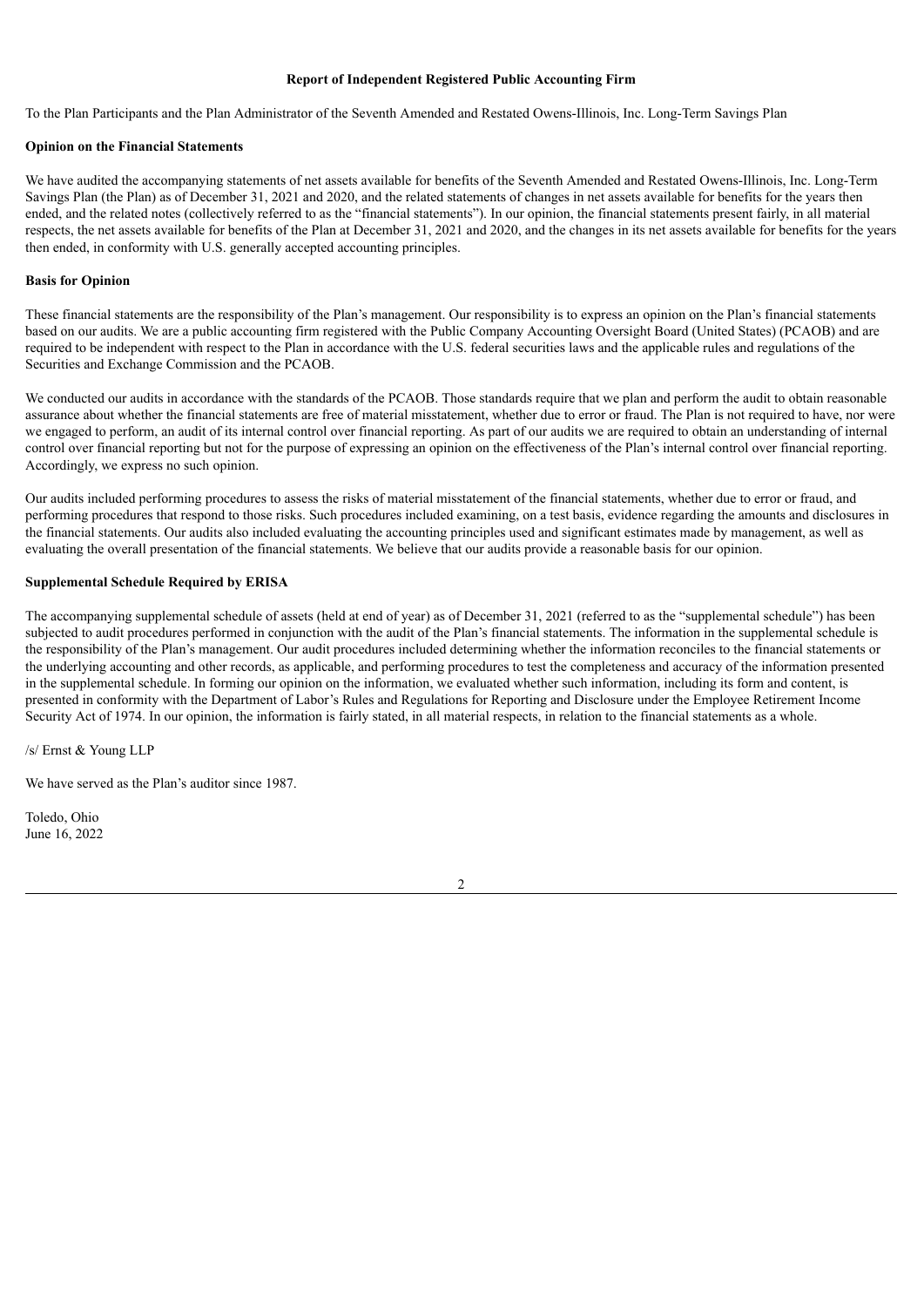# Statements of Net Assets Available for Benefits

<span id="page-3-0"></span>

|                                      | December 31,  |              |               |
|--------------------------------------|---------------|--------------|---------------|
|                                      | 2021          |              | 2020          |
| Assets:                              |               |              |               |
|                                      |               |              |               |
| Interest in investments of the Trust | 293, 183, 225 | <sup>S</sup> | 283,840,502   |
|                                      |               |              |               |
| Notes receivable from participants   | 16,488,758    |              | 14,715,051    |
|                                      |               |              |               |
| Net assets available for benefits    | 309,671,983   | S            | 298, 555, 553 |
|                                      |               |              |               |

*The accompanying notes are an integral part of the financial statements.*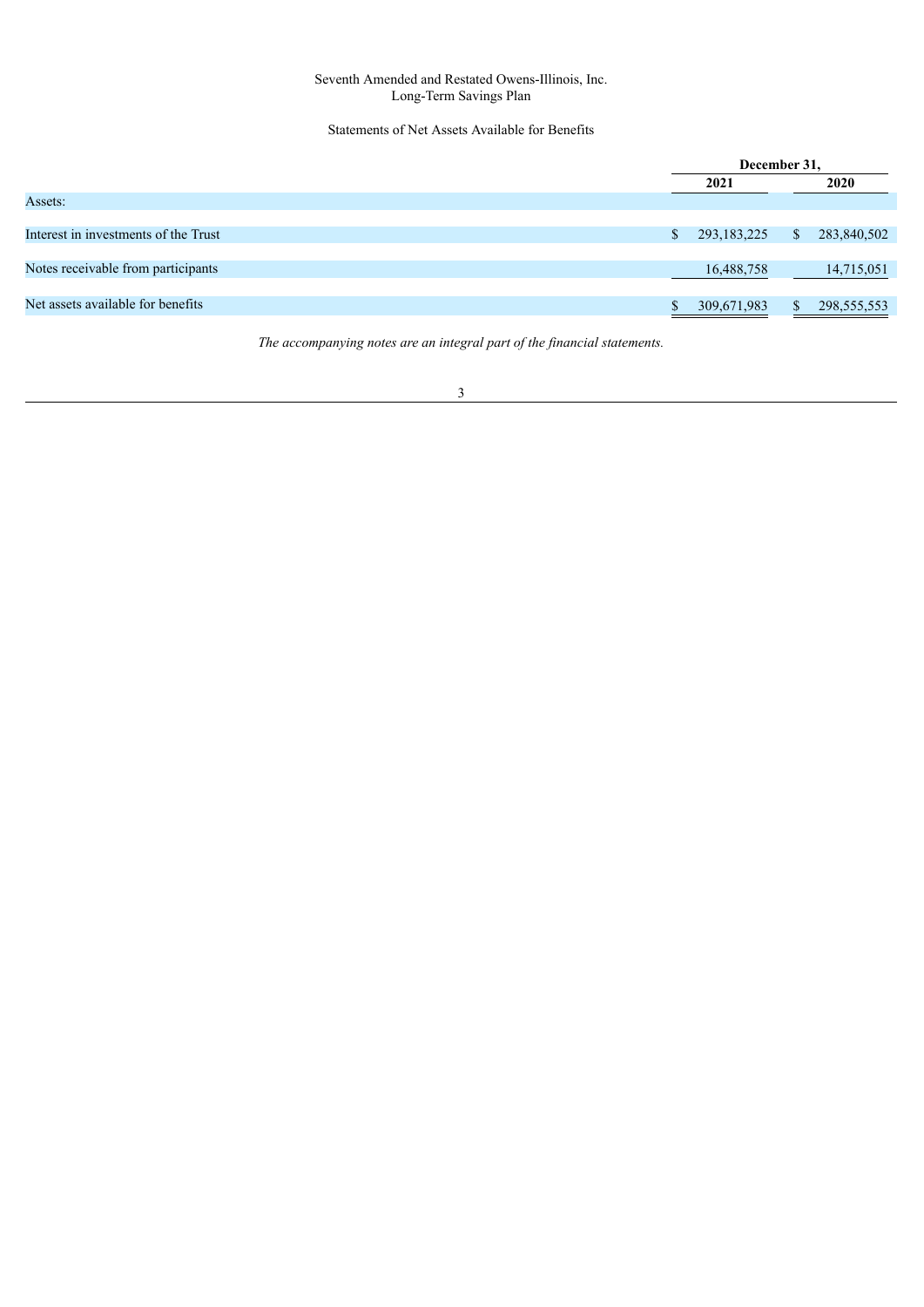# Statements of Changes in Net Assets Available for Benefits

<span id="page-4-0"></span>

|                                                                  |                   | Year ended December 31, |                |  |
|------------------------------------------------------------------|-------------------|-------------------------|----------------|--|
|                                                                  | 2021              |                         | 2020           |  |
| Interest in investment gain of the Trust                         | 24,245,064<br>\$  | $\mathbb{S}$            | 42,217,433     |  |
|                                                                  |                   |                         |                |  |
| Contributions:                                                   |                   |                         |                |  |
| Participant                                                      | 17,778,267        |                         | 16,296,439     |  |
| Employer                                                         | 8,417,943         |                         | 7,961,137      |  |
|                                                                  |                   |                         |                |  |
| Interest income due to notes receivable from participants        | 707,138           |                         | 765,018        |  |
| Participant withdrawals                                          | (36, 407, 090)    |                         | (20, 767, 958) |  |
| <b>Administration fees</b>                                       | (270, 142)        |                         | (280, 520)     |  |
| Other                                                            | (232, 446)        |                         | (29, 535)      |  |
|                                                                  |                   |                         |                |  |
| Increase in net assets available for benefits prior to transfers | 14,238,734        |                         | 46,162,014     |  |
|                                                                  |                   |                         |                |  |
| Plan to plan transfers-in                                        | 440,548           |                         | 15,648         |  |
| Plan to plan transfers-out                                       | (3,562,852)       |                         | (69,706)       |  |
|                                                                  |                   |                         |                |  |
| Net assets available for benefits at beginning of year           | 298, 555, 553     |                         | 252,447,597    |  |
|                                                                  |                   |                         |                |  |
| Net assets available for benefits at end of year                 | \$<br>309,671,983 | \$                      | 298, 555, 553  |  |

*The accompanying notes are an integral part of the financial statements.*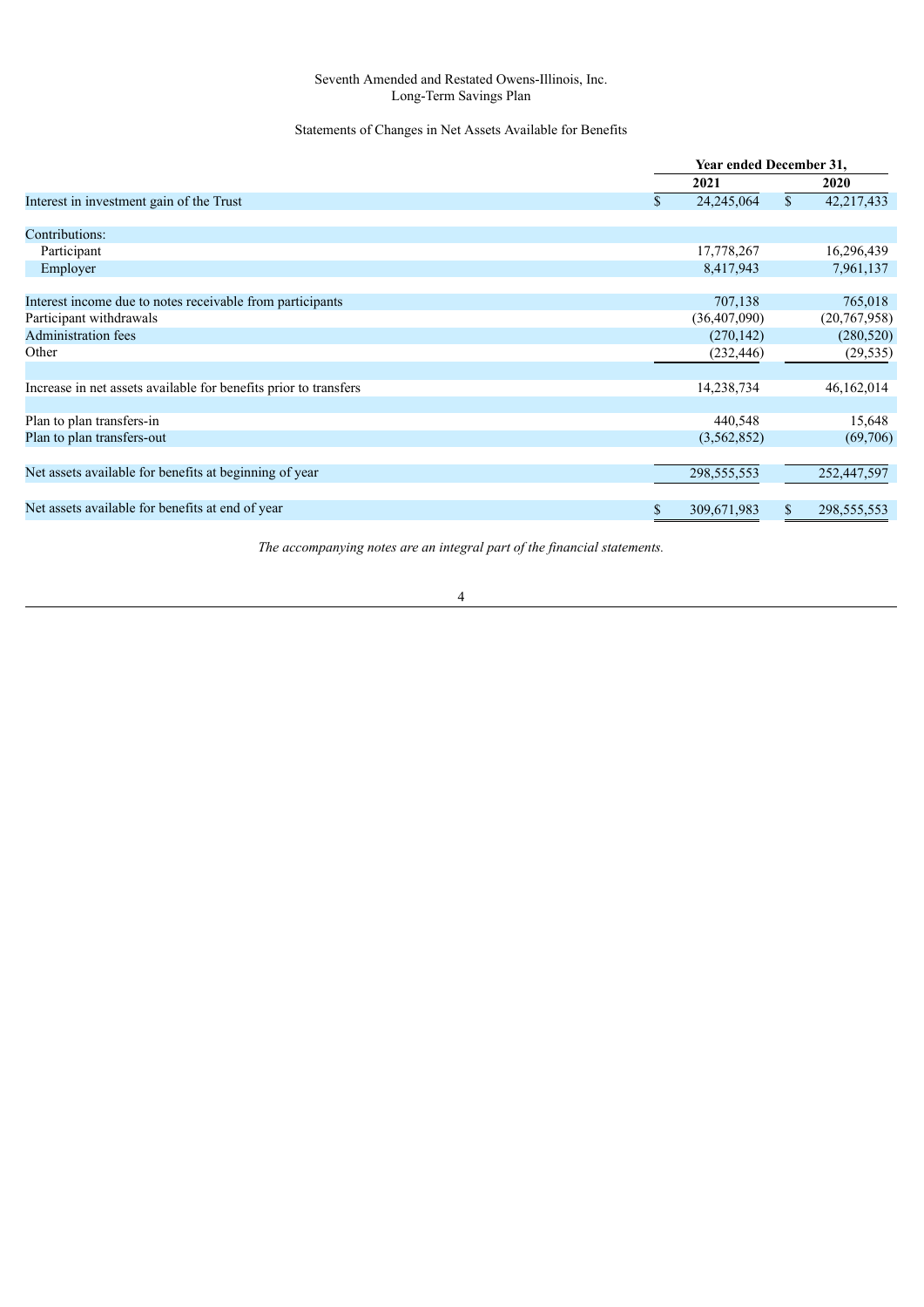Notes to Financial Statements December 31, 2021

#### <span id="page-5-0"></span>**1. Plan Description**

The Seventh Amended and Restated Owens-Illinois, Inc. Long-Term Savings Plan (the "Plan") was adopted by O-I Glass, Inc. (the "Company") for the benefit of eligible U.S. hourly employees of the Company and certain of its subsidiaries and affiliates.

On December 26 and 27, 2019, the Company implemented the Corporate Modernization (as defined below) pursuant to the Agreement and Plan of Merger (the "Merger Agreement"), dated as of December 26, 2019, among Owens-Illinois, Inc. ("O-I"), O-I Glass, Inc. ("O-I Glass") and Paddock Enterprises, LLC ("Paddock"). The term "Company" as used herein and unless otherwise stated or indicated by context, refers to O-I prior to Corporate Modernization and to O-I Glass after Corporate Modernization.

The Corporate Modernization involved a series of transactions, which reorganized O-I into a new holding company structure (the "Corporate Modernization"). The Corporate Modernization was completed on December 27, 2019 and was effected through a merger pursuant to the Merger Agreement, dated as of December 26, 2019, by and among the Registrant, O-I and Paddock. As a result of the Corporate Modernization, O-I merged with Paddock, with Paddock continuing as the surviving entity and as a direct wholly owned subsidiary of the Company (the "Merger"). Upon the effectiveness of the Merger, each issued and outstanding share of common stock of O-I, par value \$0.01 per share, held immediately prior to the Merger automatically converted into a right to receive an equivalent corresponding share of Common Stock having the same designations, rights, powers and preferences and the qualifications, limitations, and restrictions as the corresponding share of common stock of O-I being converted.

In connection with the Corporate Modernization, on December 26, 2019, O-I Glass and Paddock entered into an Assignment and Assumptions Agreement, pursuant to which the Company assumed (including sponsorship of) the Plan from O-I.

On April 26, 2021, O-I Glass announced that its wholly owned subsidiary, Paddock, has reached an agreement in principle with the Official Committee of Asbestos Personal Injury Claimants and the legal representative for the future asbestos personal injury claimants to accept the terms of a mediator's proposal regarding a consensual plan of reorganization under section 524(g) of the U.S. Bankruptcy Code. The agreement, which is supported by O-I Glass, is subject to definitive documentation and satisfaction of certain conditions.

The Plan's investments are held in the Owens-Illinois, Inc. Master Savings Trust (the "Trust") administered by the O-I Glass, Inc. Employee Benefits Committee (the "Committee"). The Plan's Trustee is John Hancock (the "Trustee") and recordkeeping is managed by John Hancock (the "Recordkeeper"), along with the assets of another defined contribution plan of the Company.

The Plan is a defined contribution plan which provides eligible employees, upon completion of a probationary period, the opportunity to make pretax and/or after-tax contributions, in specific percentages, within guidelines established by the Company. Participant contributions are immediately fully vested and may be divided at the participant's discretion among the various investment options from 1% to 100%, with no limit on the number of options selected. A participant may elect to change the percentage of compensation to be contributed each pay period; any such changes shall be effective on the next pay period. Effective in 2019, the Company amended the Plan and implemented auto enrollment for certain employees, which will auto enroll an employee in the Plan if the employee fails to affirmatively make a deferral election to enroll in the Plan upon becoming eligible in the amount of a 2% contribution of their compensation on a pretax basis. In conjunction with that amendment, effective in 2020, the Company implemented an auto increase to certain employees' elective deferral rate by 1% per annum up to a maximum of 8% of their compensation on a pretax basis.

Each participant's account is credited with the participant's contributions and the Company's matching contributions and allocations of plan earnings, and is charged with an allocation of administrative expenses. Plan earnings are allocated based on the participant's share of net earnings or losses of their respective elected investment options. Allocations of plan administrative expenses are based on the participant's account balances, as defined. The benefit to which a participant is entitled is the benefit that can be provided from the participant's vested account.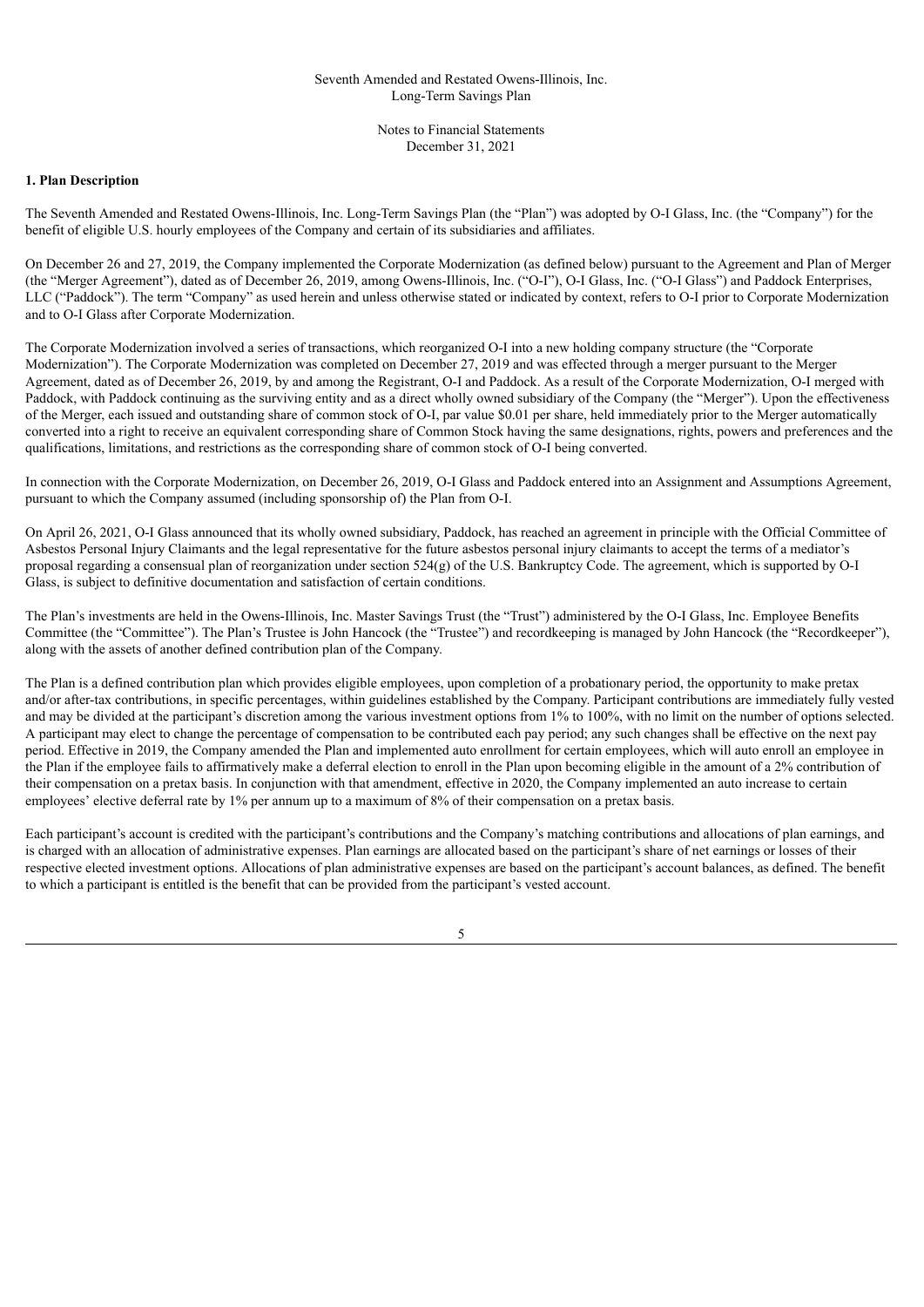#### Notes to Financial Statements — Continued December 31, 2021

Based on the facility in which the participant is employed, the Company contributes a matching amount of the participant's pretax contributions not to exceed 2% or 5% of the participant's compensation or amounts based on a stipulated rate per hour. Also based on the facility in which the participant is employed, the Company contributes an additional Employer Base Contribution to the Plan of 3% of the participant's compensation, or 3.75% to 4.75% of the participant's compensation based on years of service. All Company contributions are specified by various labor contracts and are immediately fully vested. Company contributions may be invested in the O-I Glass, Inc. Company Stock Fund, however, participants are allowed to transfer Company contributions from the Company Stock Fund at any time. Company contributions not invested in the O-I Glass, Inc. Company stock fund are invested in accordance with the participant's current choice of investment options. All contributions are subject to certain limitations of the Internal Revenue Code (the "Code").

The Plan invests in common stock of the Company through its Company Stock Fund. The Company Stock Fund may also hold cash or other short-term securities, although these are expected to be a small percentage of the fund. The Company has implemented a dividend pass through election for its participants.

Each participant is entitled to exercise voting rights attributable to the shares allocated to their account and is notified by the Company prior to the time that such rights may be exercised. The trustee is not permitted to vote any allocated shares for which instructions have not been given by a participant. The Trustee votes any unallocated shares in the same proportion as those shares that were allocated, unless the Committee directs the trustee otherwise. Participants have the same voting rights in the event of a tender or exchange offer.

Within certain limitations, a participant may also transfer into the Plan a rollover contribution or other assets from another qualified plan.

With certain exceptions, participants may transfer existing fund balances among the various investment funds daily. Transfers into the Company Stock Fund will not be permitted until 90 days after the last transfer out. There are no restrictions on the frequency of transfers out of the Company Stock Fund.

Upon separation from service with the Company due to death, disability, retirement or termination, a participant may elect to receive either a lump sum or may elect installment payments on a monthly basis. The benefit to which a participant is entitled is the benefit that can be provided from the vested value of the participant's account. In-service withdrawals are available in certain limited circumstances, as defined by the Plan. Hardship withdrawals are allowed for participants incurring an immediate and heavy financial need, as defined by the Plan. Hardship withdrawals are strictly regulated by the Internal Revenue Service ("IRS") and a participant must exhaust all available loan options and available distributions prior to requesting a hardship withdrawal.

Although it has not expressed any intent to do so, the Company has the right under the Plan to discontinue its contributions at any time and to terminate the Plan subject to the provisions of the Employee Retirement Income Security Act of 1974, as amended, ("ERISA") and applicable collective bargaining agreements.

The information above is intended as a general description of the Plan's operating guidelines. Reference should be made to the Plan document for more specific provisions.

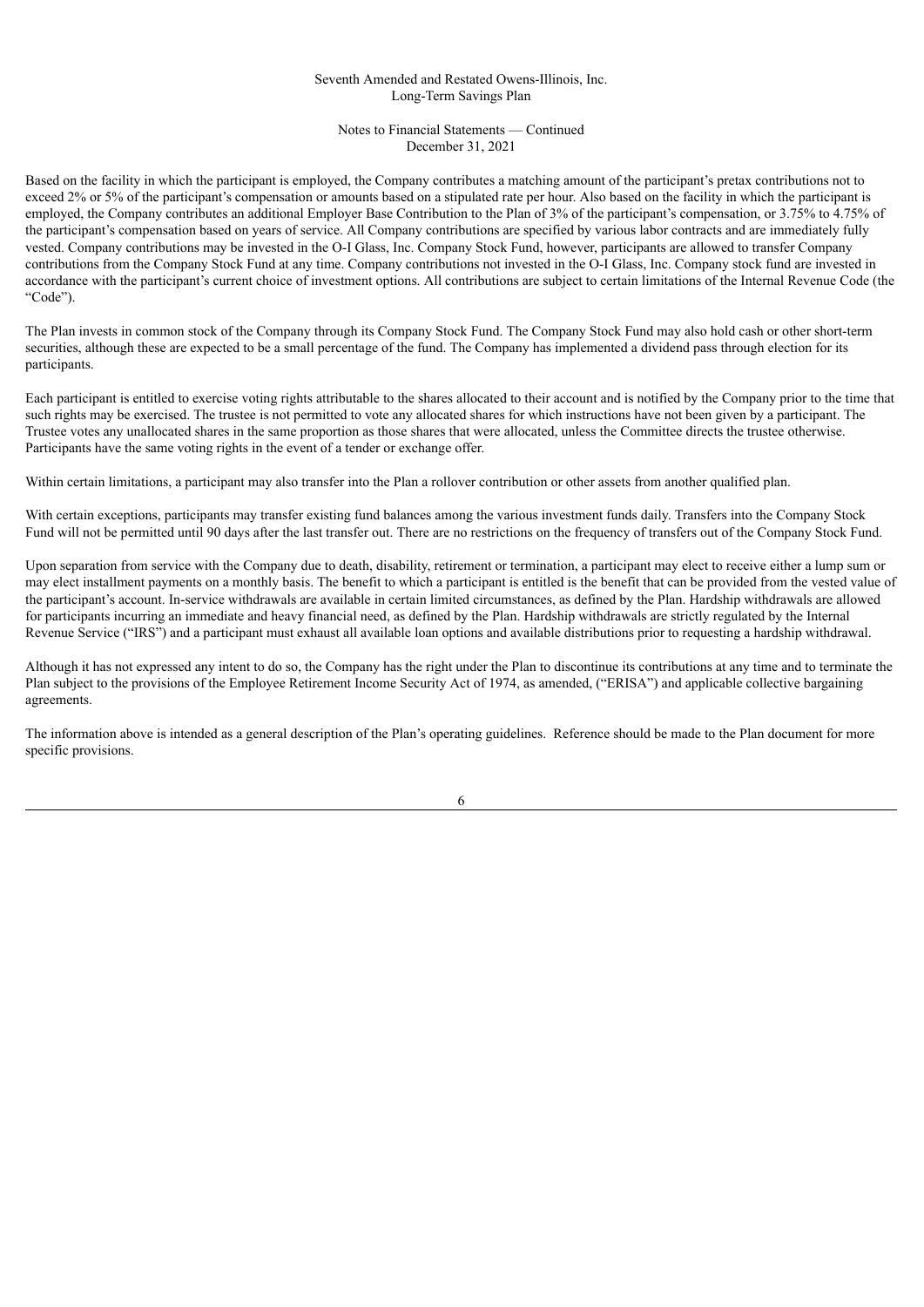Notes to Financial Statements — Continued December 31, 2021

#### **2. Summary of Significant Accounting Policies**

#### Basis of Accounting

The accompanying financial statements have been prepared on the accrual basis of accounting.

#### Payment of Benefits

Benefits are recorded when paid.

#### Notes Receivable from Participants

Notes receivable from participants are loans of a portion of the participants' existing account balance that the Plan permits participants to borrow. Loans are made subject to certain conditions and limitations specified in the Plan and are repaid in weekly installments, including interest. The Plan allows active participants to only have three loans (only one of which can be used to purchase the participant's primary residence) outstanding at any time. The minimum amount allowed by the Plan for a loan is \$500 and the maximum loan amount available to a participant is determined by their account balance. The Plan allows a participant to borrow up to the lesser of (i) 50% of their account balance or (ii) \$50,000. The maximum term of loans is five years, with the exception of home loans for the purchase of a primary residence, for which the maximum term is ten years. Participants' loans are collateralized by their account balances. The rate at which loans bear interest is established at the inception of the borrowing, based on the prime rate then being charged by the Trustee plus 1%. Repayments of loans, including the interest portion thereof, are reinvested on the participants' behalf in accordance with their current choice of investment options. Participants are charged a transaction fee for each new loan initiated. The amount of the fee is \$50 for a nonresidential loan and \$100 for a residential loan. The fee is deducted from the participant's account when the loan is processed. Notes receivable from participants are valued at their unpaid principal balances plus accrued interest. Interest income on notes receivable from participants is recorded when earned.

#### Basis of Presentation and Plan Investments

The accompanying financial statements reflect the Plan's total interest in the net assets and transactions of the Trust as allocated by the Recordkeeper and any such other investments and transactions related solely to the Plan. Net assets, as well as earnings and losses, of the Trust are allocated to the Plan based on the sum of the individual accounts of the Plan's participants. The Trust also invests in the common stock of the Company. These transactions qualify as party-in-interest transactions; however, they are exempt from the prohibited transaction rules under ERISA.

The Plan has specific interests in certain investments of the Trust based on account balances of the participants and their investment options. The Trust assets are allocated among the participating plans by assigning to each plan those transactions (primarily contributions, benefit payments, and plan-specific expenses) that can be specifically identified and by allocating among all plans, in proportion to the fair value of the assets assigned to each plan, income and expenses resulting from the collective investment of the assets of the Trust.

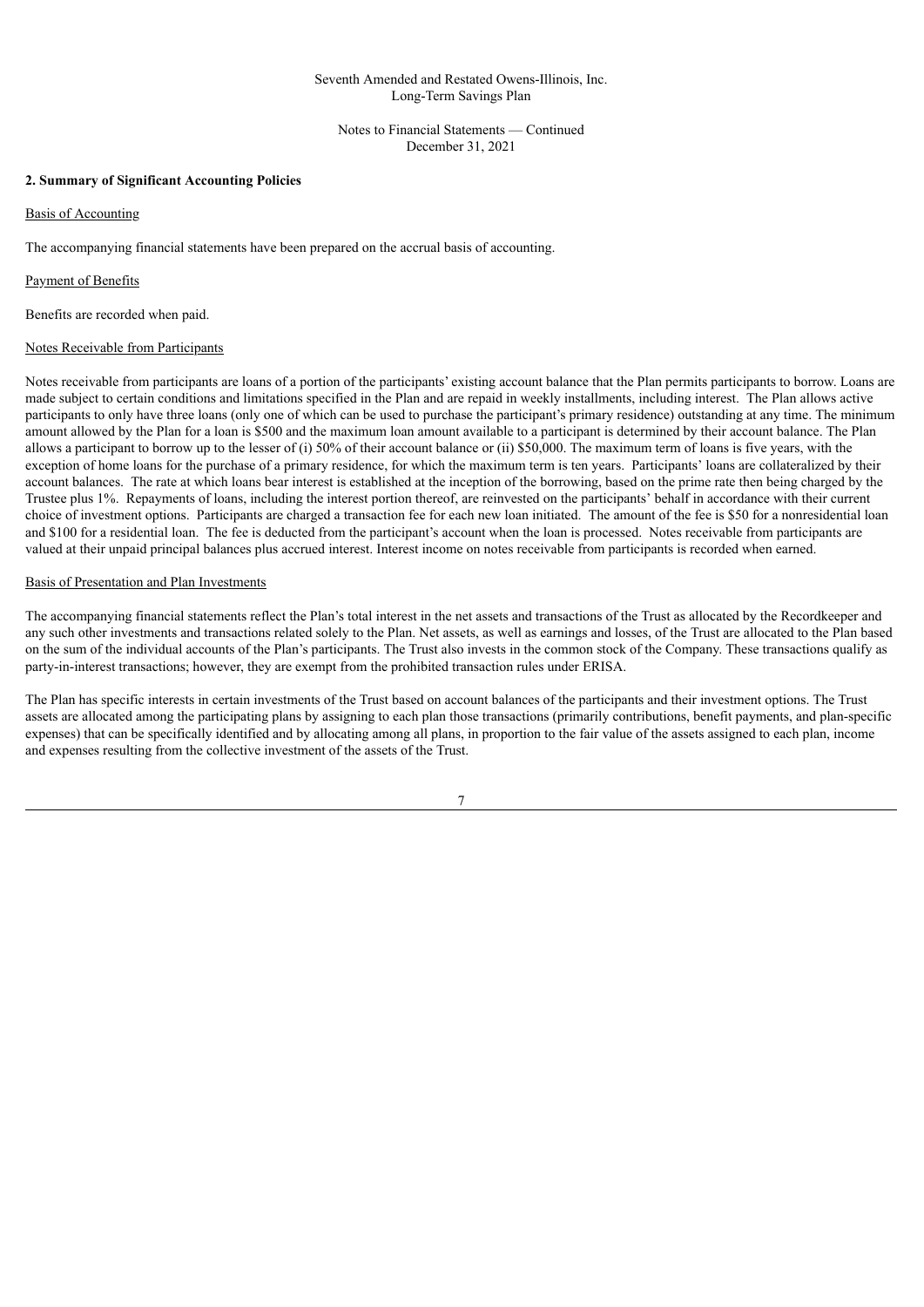#### Notes to Financial Statements — Continued December 31, 2021

### The following tables present the net assets of the Trust and the Plan's interest in the Trust:

|                         |                       | December 31, 2021         |  |  |  |
|-------------------------|-----------------------|---------------------------|--|--|--|
|                         |                       | <b>Plan's Interest in</b> |  |  |  |
|                         | <b>Trust Balances</b> | <b>Trust Balances</b>     |  |  |  |
| Mutual funds            | 574,903,073           | 220, 376, 158             |  |  |  |
| Pooled separate account | 80,111,184            | 40,835,577                |  |  |  |
| Common stock            | 58, 297, 234          | 31,971,490                |  |  |  |
| Total net assets        | 713,311,491           | 293, 183, 225             |  |  |  |
|                         |                       |                           |  |  |  |

Plan's interest as a percentage of the Trust 41%

|                         | <b>December 31, 2020</b>  |                       |  |  |
|-------------------------|---------------------------|-----------------------|--|--|
|                         | <b>Plan's Interest in</b> |                       |  |  |
|                         | <b>Trust Balances</b>     | <b>Trust Balances</b> |  |  |
| Mutual funds            | 533,035,748               | 209, 553, 871         |  |  |
| Pooled separate account | 76,737,791                | 39,876,512            |  |  |
| Common stock            | 63,557,883                | 34,410,119            |  |  |
| Total net assets        | 673,331,422               | 283,840,502           |  |  |
|                         |                           |                       |  |  |

# Plan's interest as a percentage of the Trust 42%

The investment income of the Trust are as follows:

|                                                   | <b>Year Ended December 31,</b> |            |  |             |
|---------------------------------------------------|--------------------------------|------------|--|-------------|
|                                                   |                                | 2021       |  | 2020        |
| Interest and dividends                            |                                | 55,870,910 |  | 34,771,515  |
| Net appreciation in fair value of investments     |                                | 12,213,518 |  | 72,871,458  |
| Total investment income                           |                                | 68,084,428 |  | 107,642,973 |
|                                                   |                                |            |  |             |
| Plan's interest in investment income of the Trust |                                | 24.245.064 |  | 42,217,433  |

#### Investment Valuation and Income Recognition

Investments held by the Trust are stated at fair value. Fair value is defined as the price that would be received to sell an asset or paid to transfer a liability in an orderly transaction between market participants at the measurement date (an exit price). See Note 3 for further discussion and disclosures related to fair value measurements.

Purchases and sales of securities are recorded on a trade-date basis. Interest income is recorded as earned. Dividends are recorded on the ex-dividend date. Net appreciation (depreciation) includes the Plan's gains and losses on investments bought and sold as well as held during the year.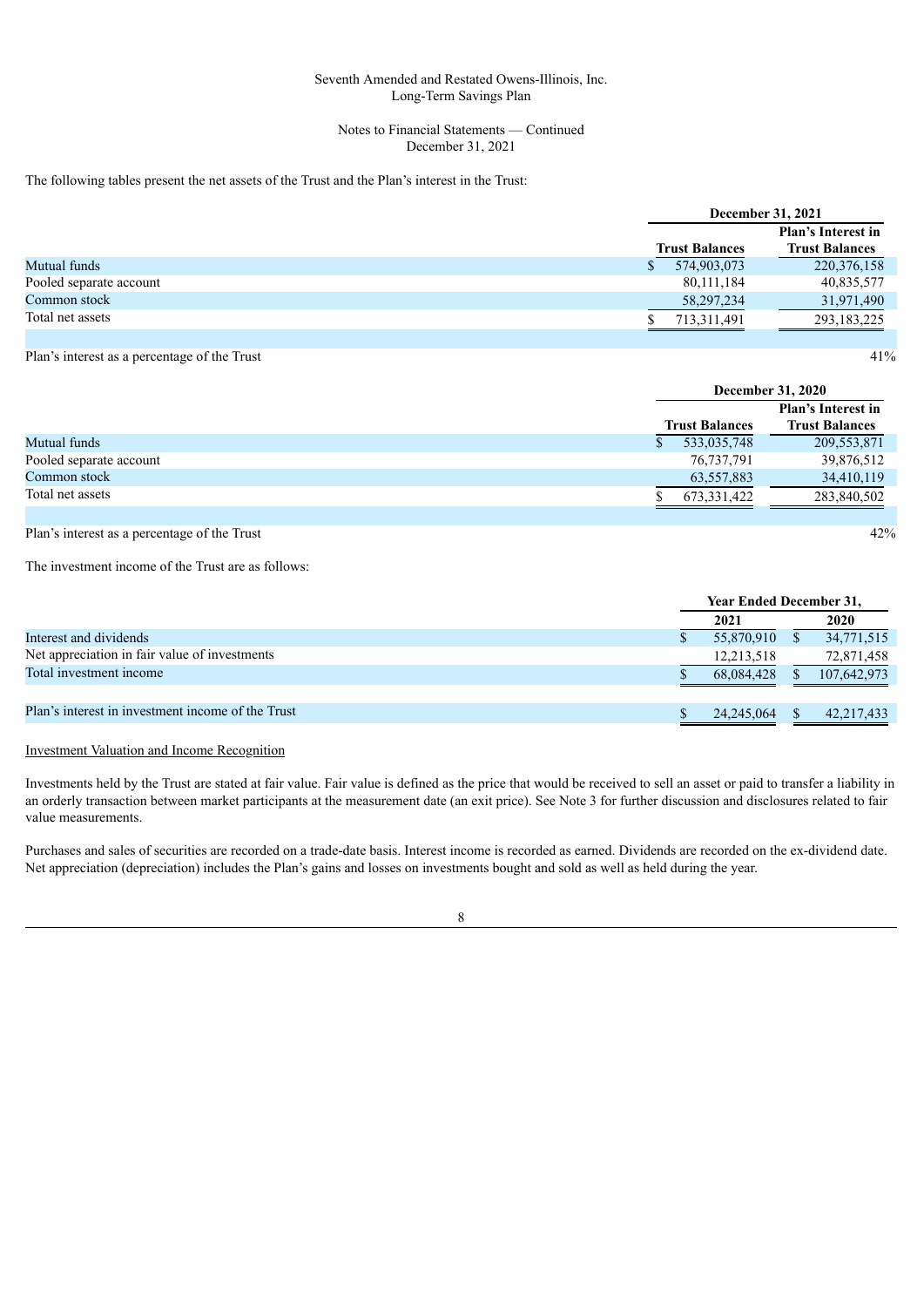#### Notes to Financial Statements — Continued December 31, 2021

#### Tax Status

The Plan has received a determination letter from the IRS dated October 16, 2014, stating that the Plan is qualified under Section 401(a) of the Code and therefore the related trust is tax-exempt. Subsequent to this determination by the IRS, the Plan was amended. Once qualified, the Plan is required to operate in conformity with the Code to maintain its qualified status. The plan administrator has indicated that it will take the necessary steps, if any, to bring the Plan's operations into compliance with the Code and therefore, believes the Plan, as amended, is qualified and the related trust is tax exempt.

Accounting principles generally accepted in the United States require plan management to evaluate tax positions taken by the Plan and recognize a tax liability if the Plan has taken an uncertain position that more likely than not would not be sustained upon examination by the IRS. Plan management has analyzed the tax positions taken by the Plan, and has concluded that there are no uncertain positions taken or expected to be taken. The Plan is subject to routine audits by taxing jurisdictions; however, there are currently no audits for any tax periods in progress.

#### Plan Expenses

Plan expenses are paid by either the Plan or the Company, as provided by the Plan's provisions.

#### Use of Estimates

The preparation of financial statements in conformity with U.S. generally accepted accounting principles requires management to make estimates and assumptions that affect the reported amounts in the financial statements and accompanying notes and supplemental schedule. Actual results could differ from those estimates and assumptions.

#### Risk and Uncertainties

The Plan invests in various investment securities. Investment securities are exposed to various risks such as interest rate, market and credit risks. Due to the level of risk associated with certain investment securities, it is at least reasonably possible that changes in the values of investment securities will occur in the near term and that such changes could materially affect participants' account balances and the amounts reported in the statements of net assets available for benefits.

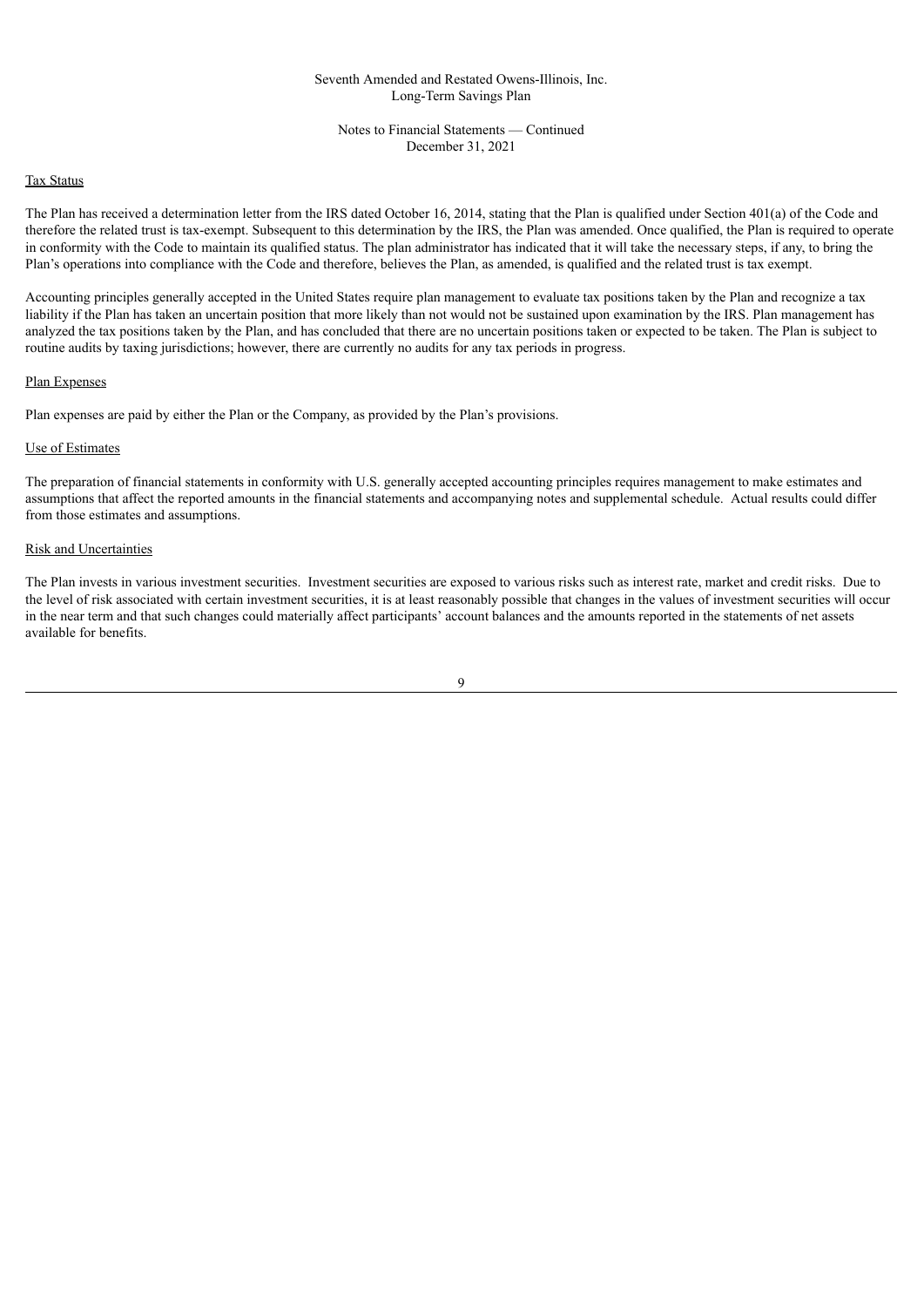Notes to Financial Statements — Continued December 31, 2021

## **3. Fair Value Measurements**

Generally accepted accounting principles ("GAAP") define fair value as an exit price, representing the amount that would be received to sell an asset or paid to transfer a liability (exit price) in the principal or most advantageous market for the asset or liability in an orderly transaction between market participants. GAAP establishes a three-tier fair value hierarchy, which prioritizes the inputs used in measuring fair value as follows:

- *Level 1:* Observable inputs such as quoted prices in active markets;
- *Level 2:* Inputs, other than quoted prices in active markets, that are observable either directly or indirectly; and
- *Level 3:* Unobservable inputs for which there is little or no market data, which requires the Company to develop assumptions.

The asset's or liability's fair value measurement level within the fair value hierarchy is based on the lowest level of any input that is significant to the fair value measurement.

The following is a description of the valuation techniques and inputs used for each general type of assets measured at fair value:

*Common stock:* Consists of the Company's stock valued using quoted market prices on the last business day of the year.

*Mutual Funds:* The shares of mutual funds are valued at quoted market prices, which represent the net asset value ("NAV") of shares held by the Plan at year-end.

*Pooled separate account:* The pooled separate account is valued at the NAV provided by the administrator of the fund.

The methods described above may produce a fair value calculation that may not be indicative of net realizable value or reflective of future fair values. Furthermore, while the Trust believes its valuation methods are appropriate and consistent with other market participants, the use of different methodologies or assumptions to determine the fair value of certain financial instruments could result in a different fair value measurement at the reporting date. No transfers between levels occurred during 2021 or 2020.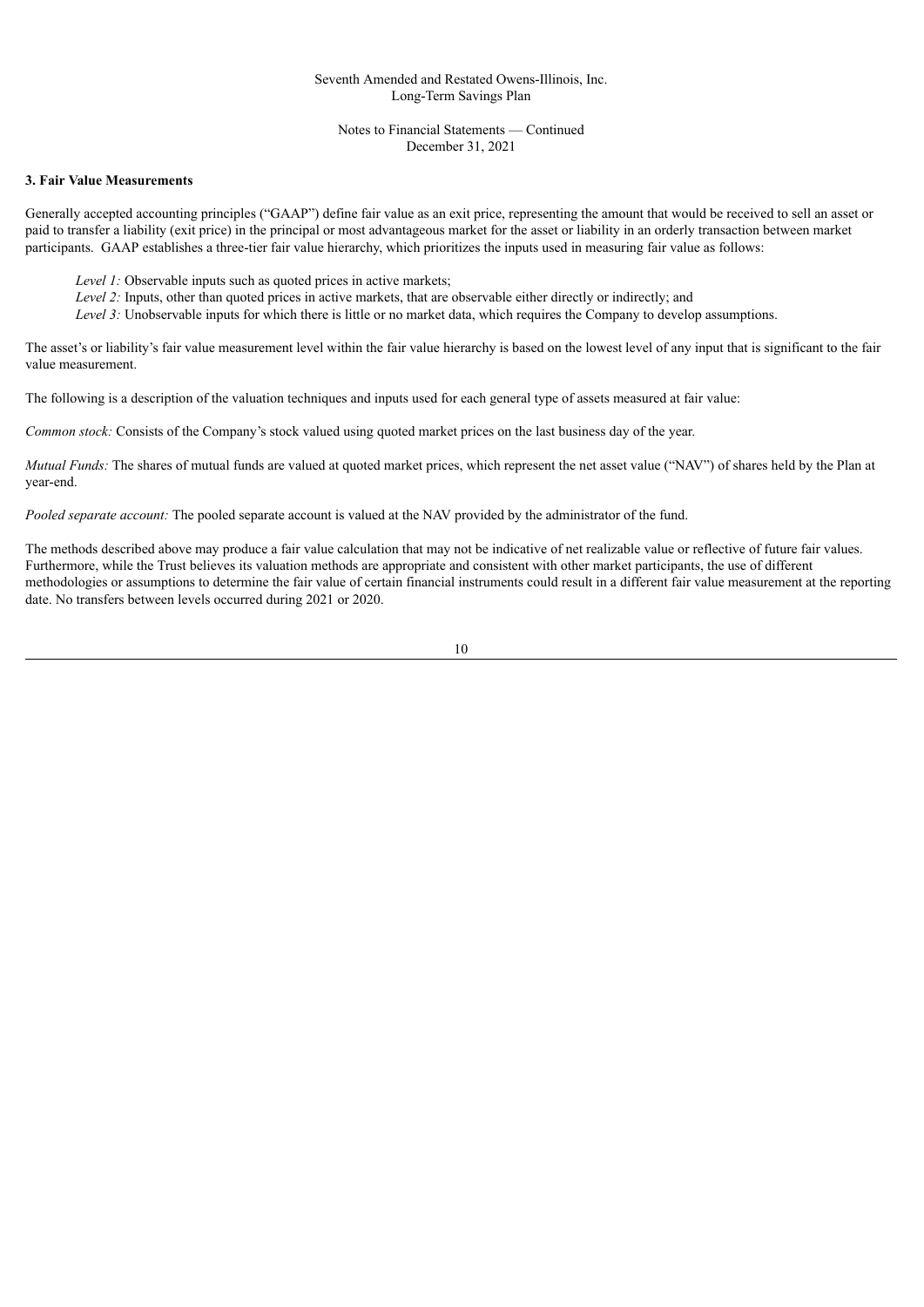## Notes to Financial Statements — Continued December 31, 2021

The following table sets forth by level, within the fair value hierarchy, the Trust's assets at fair value:

|                            | December 31, 2021 |    |                          |               |         |              |
|----------------------------|-------------------|----|--------------------------|---------------|---------|--------------|
|                            | <b>Level 1</b>    |    | <b>Level 2</b>           |               | Level 3 | <b>Total</b> |
| Common stock               | 58,297,234        | \$ |                          |               |         | 58,297,234   |
| Pooled separate account    | 80,111,184        |    |                          |               |         | 80,111,184   |
| Mutual funds               | 574,903,073       |    |                          |               |         | 574,903,073  |
| Total assets at fair value | \$<br>713,311,491 | \$ | $\qquad \qquad -$        | <sup>\$</sup> |         | 713,311,491  |
|                            |                   |    | <b>December 31, 2020</b> |               |         |              |
|                            |                   |    |                          |               |         |              |
|                            | Level 1           |    | Level 2                  |               | Level 3 | <b>Total</b> |
| Common stock               | 63,557,883        | \$ | $\qquad \qquad -$        |               |         | 63,557,883   |
| Pooled separate account    | 76, 737, 791      |    |                          |               |         | 76, 737, 791 |
| Mutual funds               | 533,035,748       |    |                          |               |         | 533,035,748  |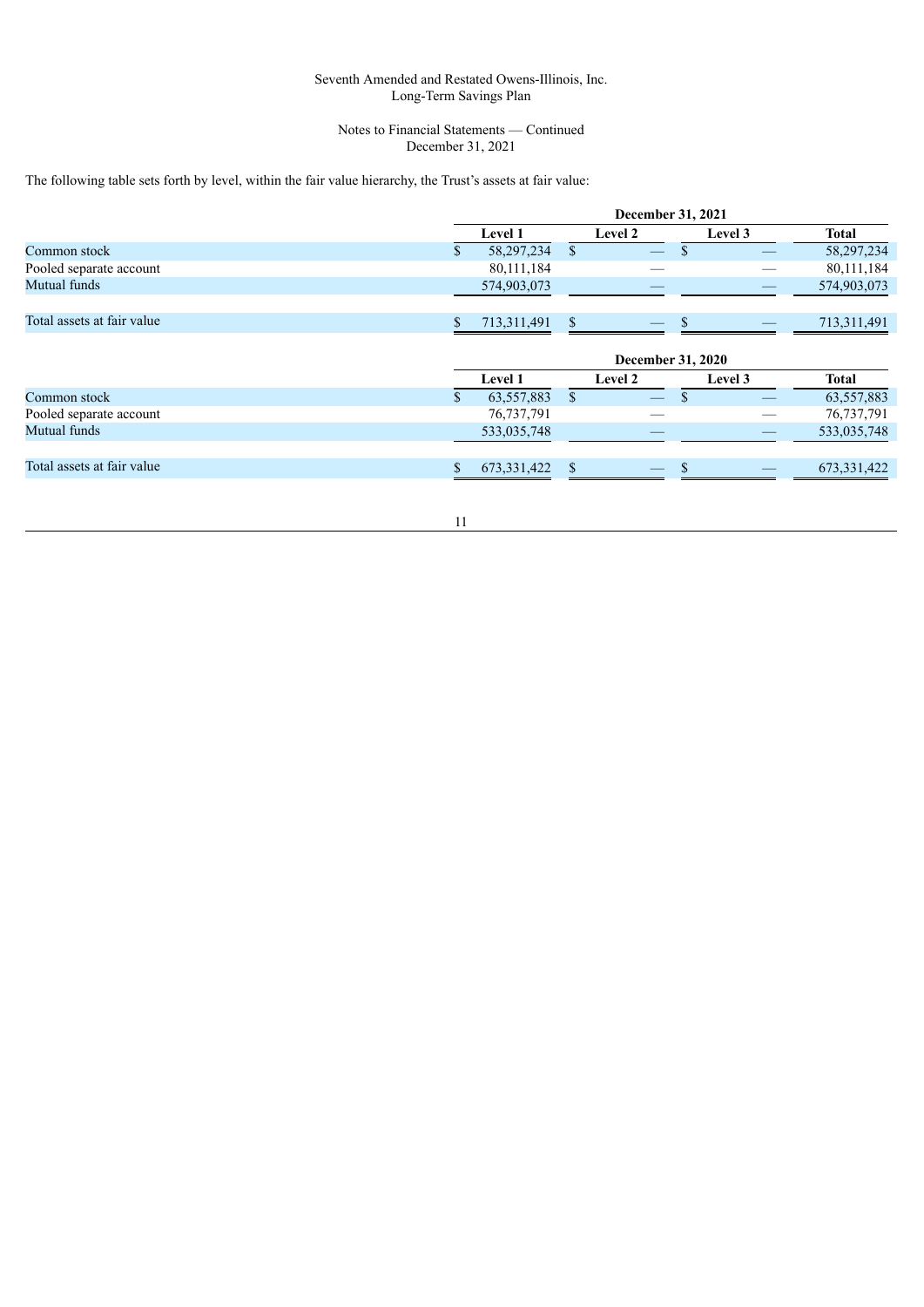#### Notes to Financial Statements — Continued December 31, 2021

# **4. Differences Between Financial Statements and Form 5500**

The following is a reconciliation of net assets available for benefits per the financial statements to the Form 5500:

|                                                                | <b>Year Ended December 31.</b> |    |               |
|----------------------------------------------------------------|--------------------------------|----|---------------|
|                                                                | 2021                           |    | 2020          |
| Net assets available for benefits per the financial statements | 309.671.983                    |    | 298, 555, 553 |
| Deduct: Defaulted loans                                        | (804, 149)                     |    | (907, 956)    |
|                                                                |                                |    |               |
| Net assets available for benefits per the Form 5500            | 308,867,834                    | S. | 297.647.597   |

The following is a reconciliation of increase in net assets per the financial statement to the net income per the Form 5500 for the year ended December 31, 2021:

| Net increase in net assets available for benefits prior to transfers per the financial statements | 14,238,734 |
|---------------------------------------------------------------------------------------------------|------------|
| Defaulted loans in prior year                                                                     | 907.956    |
| Defaulted loans in current year                                                                   | (804, 149) |
|                                                                                                   |            |
| Net income per the Form 5500                                                                      | 14.342.541 |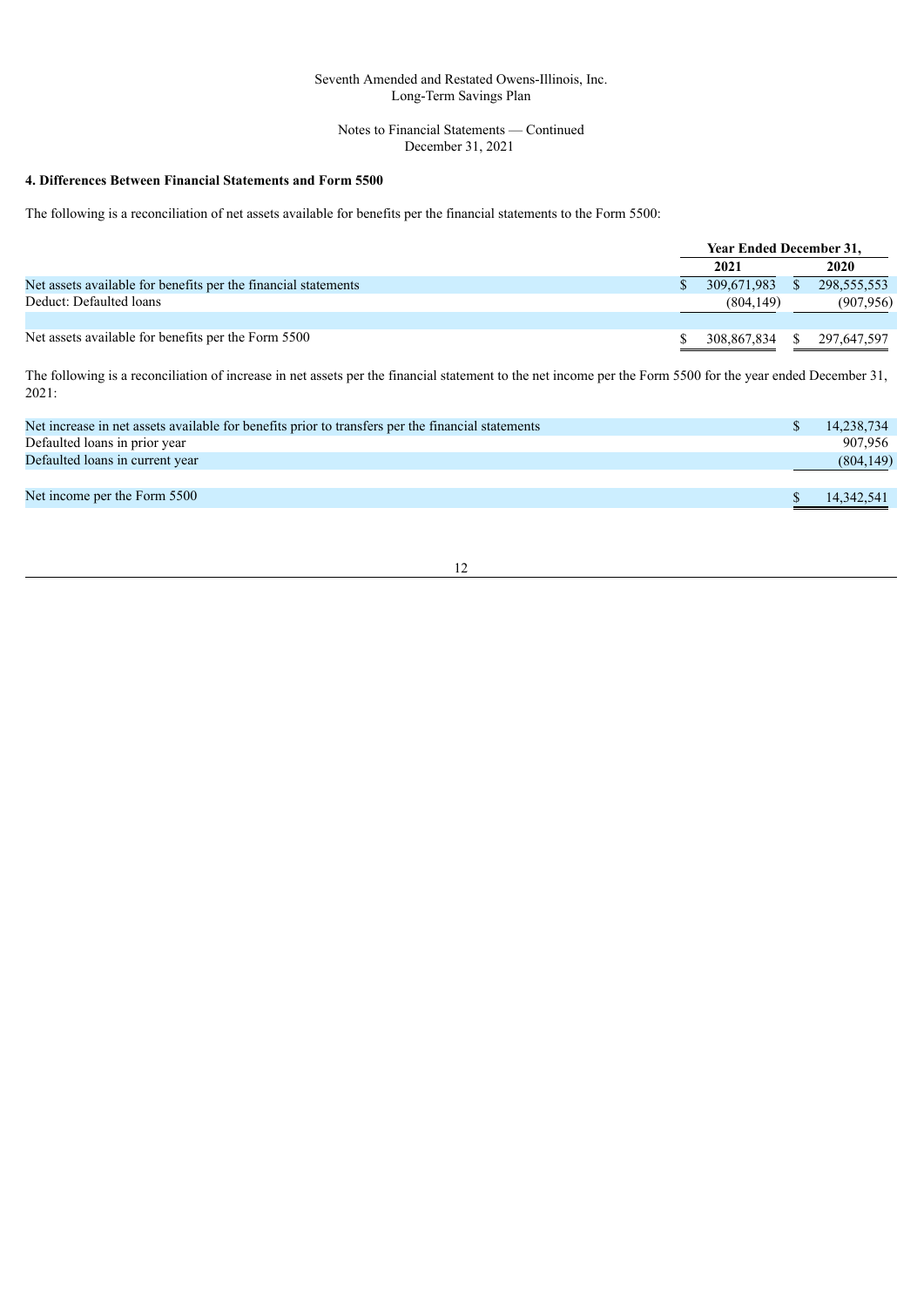Employer Identification No. 22-2781933 Plan No. 017

#### Schedule H, Line 4i-Schedule of Assets (Held at End of Year) December 31, 2021

<span id="page-13-0"></span>

| <b>Shares or</b><br>Principal<br>Fair |                                             |  |            |
|---------------------------------------|---------------------------------------------|--|------------|
| <b>Description</b>                    | Amount                                      |  | Value      |
| *Notes receivable from participants   | Interest rates ranging from 3.75% to 9.25%, |  |            |
|                                       | various maturity dates                      |  | 16,488,758 |

\*Party-in-interest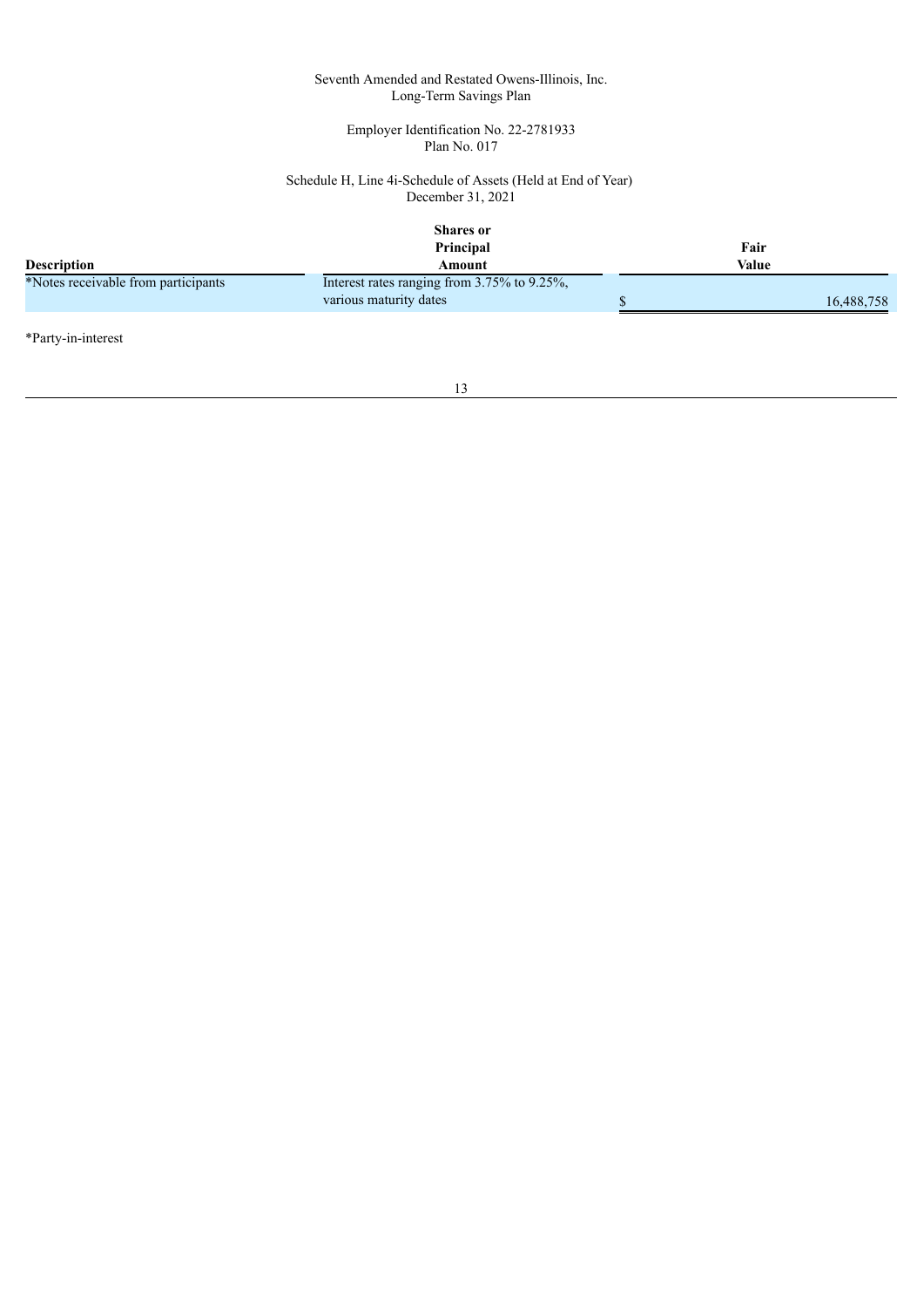#### **SIGNATURES**

Pursuant to the requirements of the Securities Exchange Act of 1934, the O-I Glass, Inc. Employee Benefits Committee, which administers the employee benefit plans, has duly caused this annual report to be signed on its behalf by the undersigned hereunto duly authorized.

Dated: June 16, 2022 By: O-I Glass, Inc.

Employee Benefits Committee

By: /s/ Anna M. Boris Anna M. Boris Member of the Employee Benefits Committee